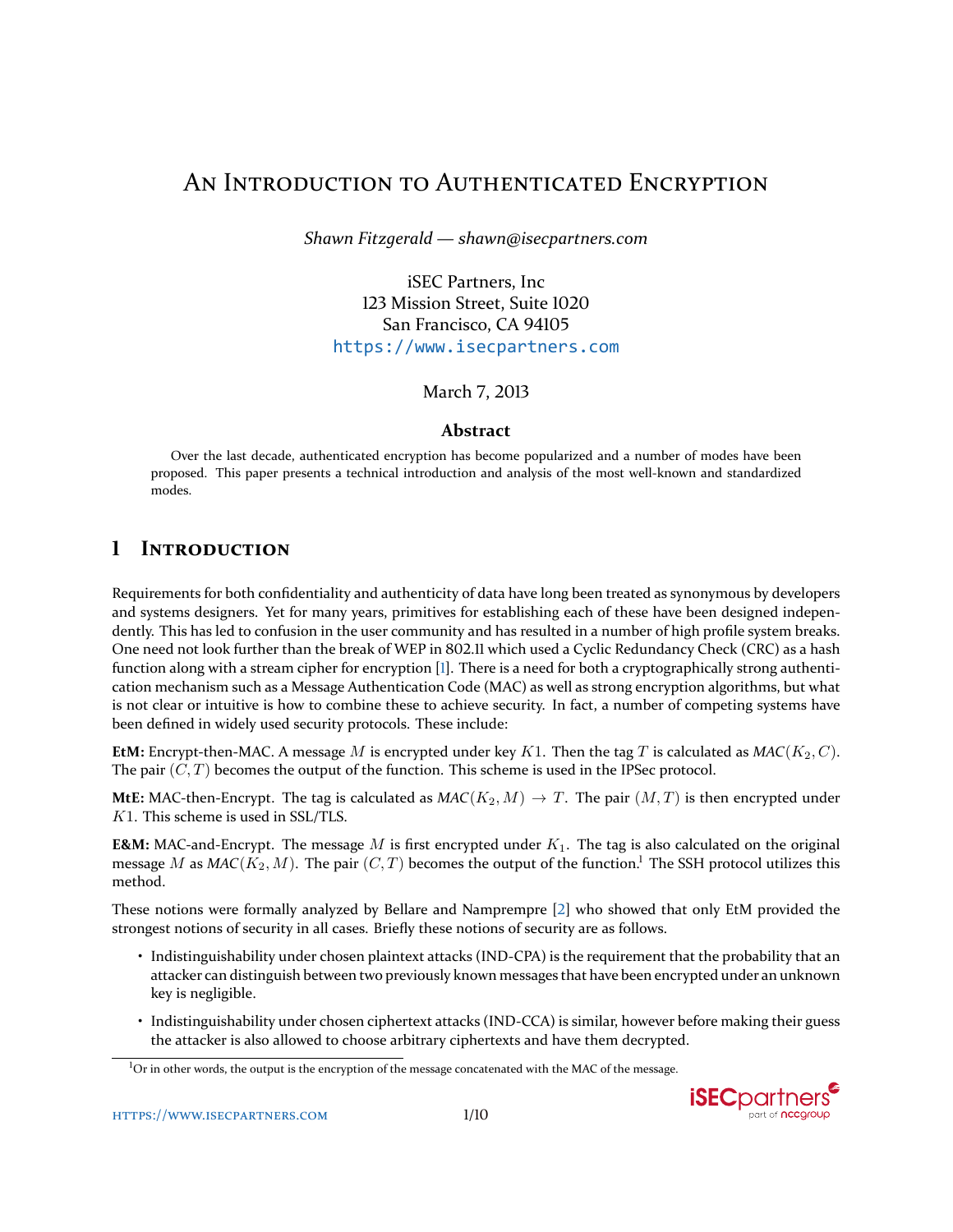- Integrity of plaintext (INT-PTXT) is the requirement that it is computationally infeasible for an attacker to create a valid ciphertext for a corresponding message.
- Integrity of ciphertext (INT-CTXT) is the requirement that it is computationally infeasible for an attacker to create a valid ciphertext, regardless of whether this ciphertext corresponds to a message.

Any system that is INT-CTXT is also INT-PTXT; Additionally if a system has IND-CPA and INT-CTXT it is also IND-CCA secure.

This analysis by Bellare and Namprempre prompted a number of studies of existing security protocols such as [\[3,](#page-9-3) [4\]](#page-9-4) where it was demonstrated that even though SSL uses MtE, it is IND-CCA. This security however is tenuous and seemingly innocuous changes such as encrypting the message and MAC separately using different initialisation vectors or using variable length padding and truncated MACs (as specified in TLS 1.2) can break the security of the system.<sup>[2](#page-1-0)</sup> Schemes can also be constructed using E&M that are not IND-CPA secure, a simple example being to use a MAC that provides message integrity but that leaks part of the underlying message; such a MAC would be perfectly acceptable on its own, but results in a trivial break when combined with encryption. It was clear from this that a more formal approach to the construction of encryption and authentication schemes needed to be devised and standardized.

Authenticated Encryption combines message authentication and message integrity into one mode such that the end result is IND-CPA + INT-CTXT and therefore IND-CCA and INT-PTXT as well. It removes the need for developers and system designers to create their own, potentially insecure constructs by providing them one operation to meet these requirements. Additionally, by essentially providing one more layer of abstraction, it promotes cryptographic agility, $3$  which is the design of a system such that the underlying algorithms can be changed without large re-designs of the existing system. Traditional schemes that used separate MAC and encryption algorithms required independent keys to be used and securely managed, something that does not always happen. All the authenticated encryption modes discussed here use one key in a manner that does not compromise security.

# **2 AUTHENTICATED ENCRYPTION MODES**

The following is a brief overview of the most popular authenticated encryption (AE) modes that have been developed as a result of the research discussed in the previous section. The aim is to provide enough detail to allow the reader to understand the potential pros and cons of each mode.

Before discussing individual modes, it is useful to understand a few key properties of authenticated encryption modes (although not all modes discussed here exhibit these properties). A useful property of an AE mode is to support both data that is to be encrypted and authenticated and data that is not encrypted but that needs to be authenticated; this concept is referred to as authenticated encryption with associated data (AEAD).<sup>[4](#page-1-2)</sup> A conceptual example of this is a network packet that contains a payload and routing information; it would be useful to encrypt and authenticate the payload while allowing the routing information to be in plaintext, while still being authenticated and cryptographically bound to the payload. Another concept of AE is that of being on-line. On-line means that the length of the message and any associated data are not required to be known before encryption is performed; this property can be beneficial in streaming and other environments where the size of the encrypted message is transparent to the algorithm. There are other important concepts such as parallelization and whether the mode is one or two pass, but these will be discussed in the relevant sections.

All AE modes discussed in this paper share the same underlying encryption mode called counter mode (CTR). Counter mode takes as input a message  $M$ , a key  $K$  and a nonce N. The message is broken into  $m$  blocks where  $m$  is the block length of the underlying algorithm. A counter value is created from the nonce such that there are

<span id="page-1-2"></span><sup>&</sup>lt;sup>4</sup>For simplicity's sake, none of the diagrams presented in this document reference associated data.



<span id="page-1-0"></span> ${}^{2}$ It should be noted that these analysis generally do not model attacks that exploit the ability to differentiate the cause of decryption failures such as padding failures or authentication failures or attacks involving chained IVs in CBC.

<span id="page-1-1"></span> $3$ To be clear, only some authenticated encryption modes allow any secure underlying algorithm to be used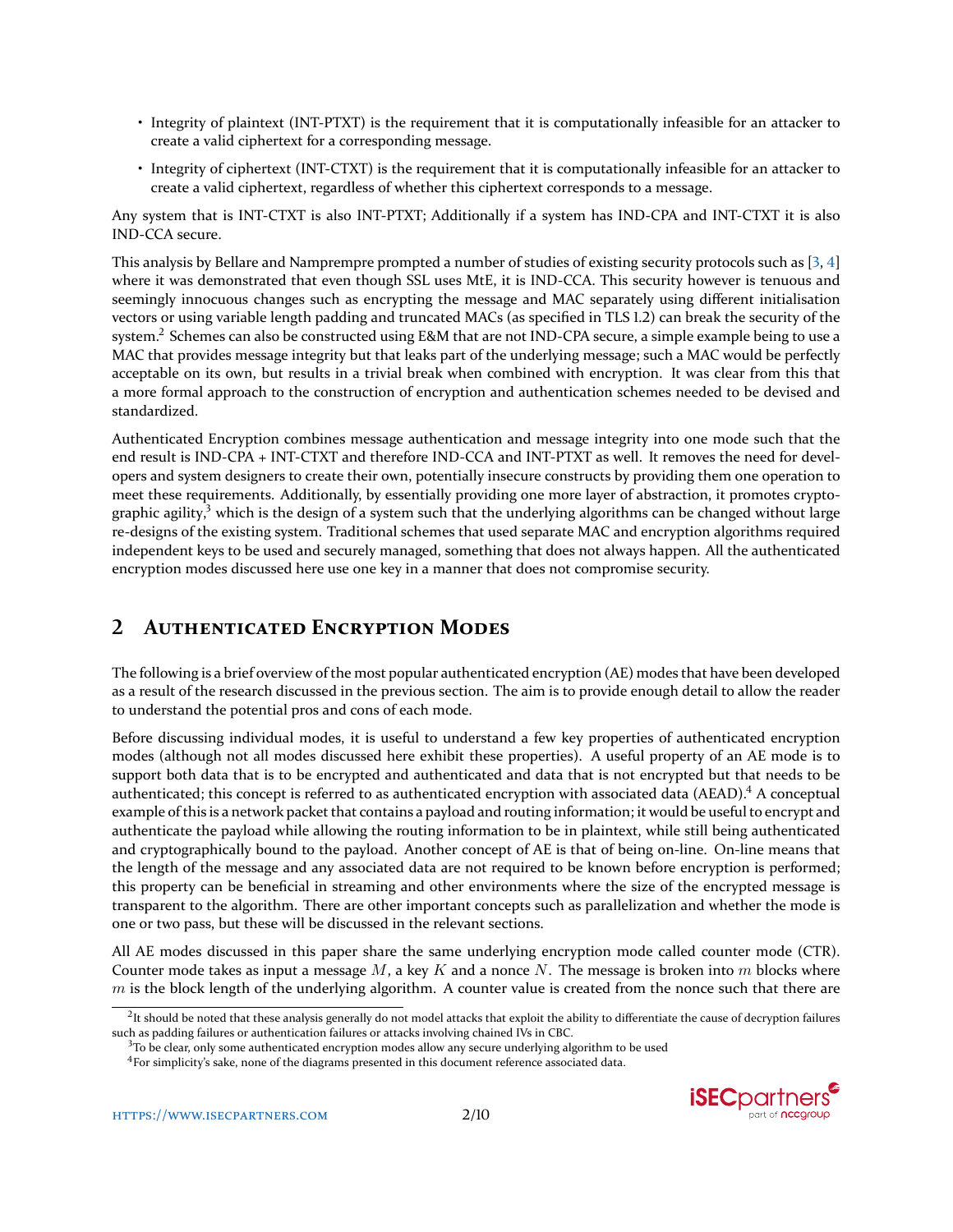$m$  unique counter values. This can be achieved, for example, by combining the nonce and a counter. Each counter value is encrypted with  $K$  and the result is XORed with the corresponding message block. Although the nonce need not be secret, it must be unique such that no messages encrypted under the same key shall have the same counter value. If this does occur, portions of the message will leak.

## **2.1 CCM — COUNTER WITH CIPHER BLOCK CHAIN**

Counter with Cipher Block Chain is a NIST approved [\[5\]](#page-9-5) mode of operation that combines a 128-bit block cipher in counter mode for encryption and a CBC-MAC for integrity. It supports AEAD and is accompanied by a security proof [\[6\]](#page-9-6). Tag lengths are variable, although they must be byte aligned at 4, 6, 10, 12, 14 or 16 bytes. A single key is used for both primitives, which can be used for at most  $2^{61}$  invocations of the algorithm.



Figure 1: CCM Mode

Both CTR and CBC-MAC are constructed in a standard manner; however, the formatting function (i.e. the padding mechanism) and the generation for counter blocks are complex. The algorithm takes as input a nonce  $N$ , message M and data to be authenticated (but not encrypted) A. The formatting function is applied to the message M creating  $(B_0, B_1, \ldots B_r)$  where r is the number of blocks in the message. The formatted message is CBC-MACed and the desired tag length in bytes is created from the last block of the encryption. It should be noted that the IV is created by encrypting the formatted nonce. The counter blocks are created from zero to  $m$ , where  $m$  is the message length divided by 128 (i.e., the number of blocks in the message) by concatenating formatting data, the nonce and an incrementing counter value. Each of these counter values are then concatenated. This value is XORed with the message and concatenated with the result of the tag value XORed with  $S_0$  to create the ciphertext. Decryption is the reverse of this, that is counter values are created and XORed with the ciphertext to produce the message, and then the CBC-MAC is created from the message and checked.

CCM was created as a non-patented alternative to OCB, and due to this has had widespread adoption in standards and cryptographic libraries. As an example, both OpenSSL<sup>[5](#page-2-0)</sup> and Bouncy Castle<sup>[6](#page-2-1)</sup> implement CCM. It is relatively

<span id="page-2-0"></span><sup>5</sup><http://www.openssl.org>

[HTTPS://WWW.ISECPARTNERS.COM](https://www.isecpartners.com) 3[/10](#page-9-2)



<span id="page-2-1"></span><sup>6</sup><http://www.bouncycastle.org>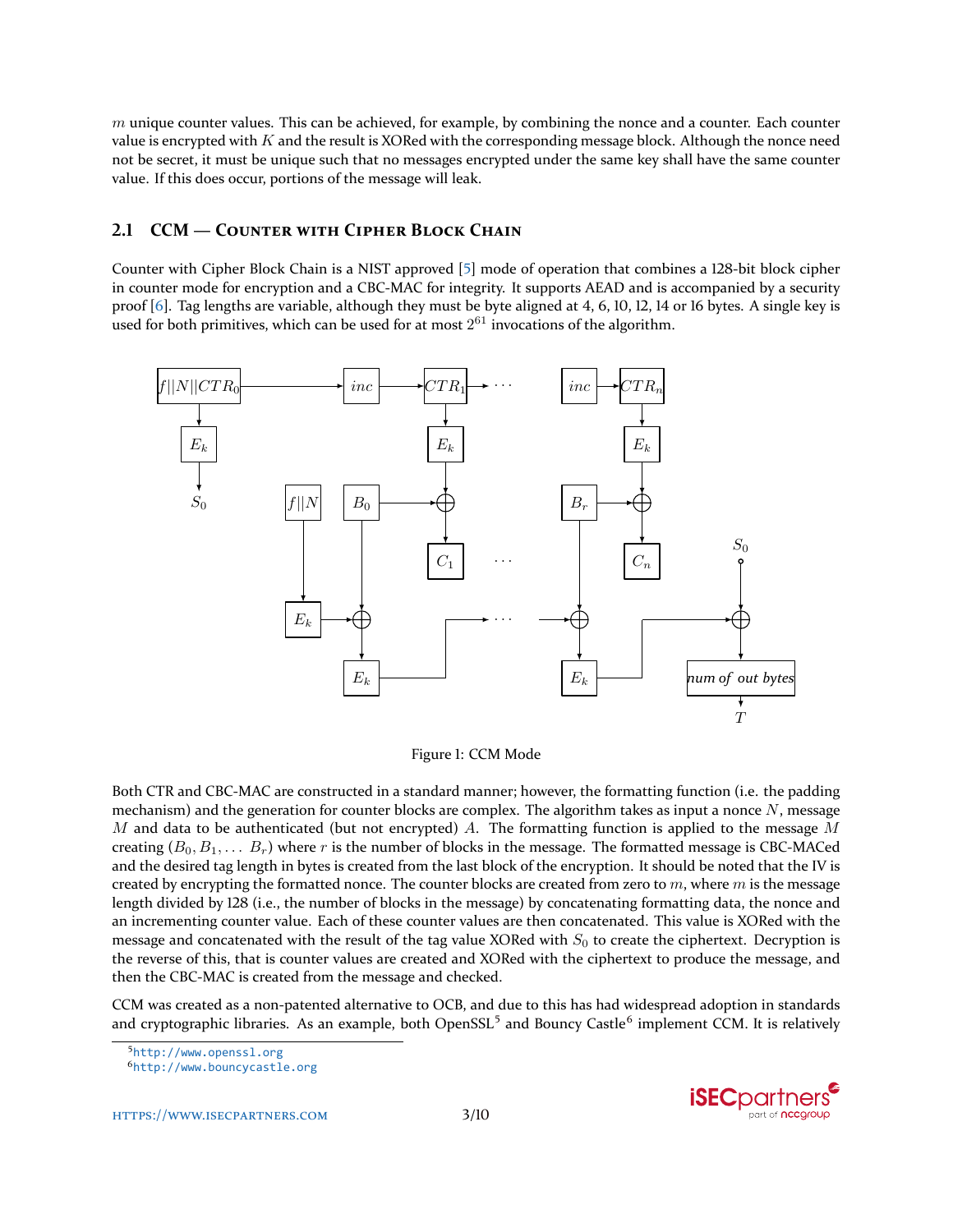simple to implement, with small memory requirements, although the padding mechanisms are complex. It is, however, not fully parallelizable — only CTR encryption can be performed in a parallel manner. Additionally, it is not on-line. This makes it unsuitable for streaming environments. Tag lengths can be between 32 and 128-bits in multiples of 16; however, 64 bits should be considered the minimum for any real security, since the likelihood of an attacker's guess succeeding is  $\frac{1}{2^{Tlen}}$ . Additionally, any implementation should not accept shorter tag lengths than what has been generated as this could open the possibility of brute force attacks. For example, for a 4-byte tag an attacker will successfully guess a tag on an arbitrary ciphertext in  $2^{32}$  tries; that is if they want to modify a given plaintext  $M$  by some difference  $X$  they can calculate  $C\oplus X||T^{'}$  and cycle through all possible tag values. The majority will be rejected but one will be accepted and decrypt as  $M \oplus X$ . [\[7,](#page-9-7) [8\]](#page-9-8)

### **2.2 EAX MODE**

EAX was designed as an active two pass scheme aimed at addressing perceived shortcomings of CCM while not being encumbered by patents. [\[8\]](#page-9-8) It supports AEAD and is supported by a security proof. EAX allows any suitable block cipher to be used; however AES-128 or AES-256 are the most common specifications. Additionally, EAX allows any size authentication tag to be specified, depending on the security requirements of the system. It should be noted that a variant called EAX΄ (EAX prime) exists — this is a performance optimized variant of EAX that has been broken and should not be used. [\[9\]](#page-9-9)

EAX is essentially composed of a block cipher in CTR mode for encryption and an OMAC (one-key CBC MAC) for authentication. CTR is of the standard construct; however, since OMAC is less widely understood, a brief overview is provided here.

OMAC takes as input a key K, a binary string  $t^{-7}$  $t^{-7}$  $t^{-7}$  and a message and performs a CBC encryption on a specific transform of  $t$  concatenated with the message. This transform, referred to as a pad, is essentially an XOR of the message and one of two constants created from the block of all zeros encrypted with the key. Critically, these steps must be performed in a time constant manner, as the algorithm contains a conditional branch depending on whether the first bit of the encrypted block of zeroes is set or not. Failure to do this may result in vulnerability to timing attacks. Once the pad is applied to the message, CBC encryption is performed and the last block is output.

EAX takes as input a key  $K$ , nonce N, header to be authenticated H and Message M. An OMAC is taken of the nonce, which is provided as a counter input into the CTR operation. The output of the encryption operation is also authenticated by taking an OMAC of the ciphertext. Additionally, if a static header is provided, it is also authenticated with OMAC. These are then XORed to produce the tag, with the final output being the ciphertext concatenated with the tag. Decryption takes place by authenticating the three intermediate OMAC values and then decrypting the message.

EAX has a number of benefits over other non-patented two pass schemes. EAX is on-line, meaning the size of the message is not required to be known in advance. Header values can be pre-computed requiring only one XOR operation; this may be important for static values, such as packet information that does not often change. The algorithm is relatively simple to implement and only uses encryption operations in a forward manner. Finally, message expansion is only by the number of bits in the tag.

Although EAX has existed for a number of years, it has not seen widespread adoption; however, it has been implemented in the Bouncy Castle cryptographic provider, among others. Although it does have a number of advantages over CCM, it has not been NIST approved, and unlike GCM and OCB, it is not parallelizable.



<span id="page-3-0"></span> $7$ Represented by the superscript values in the diagram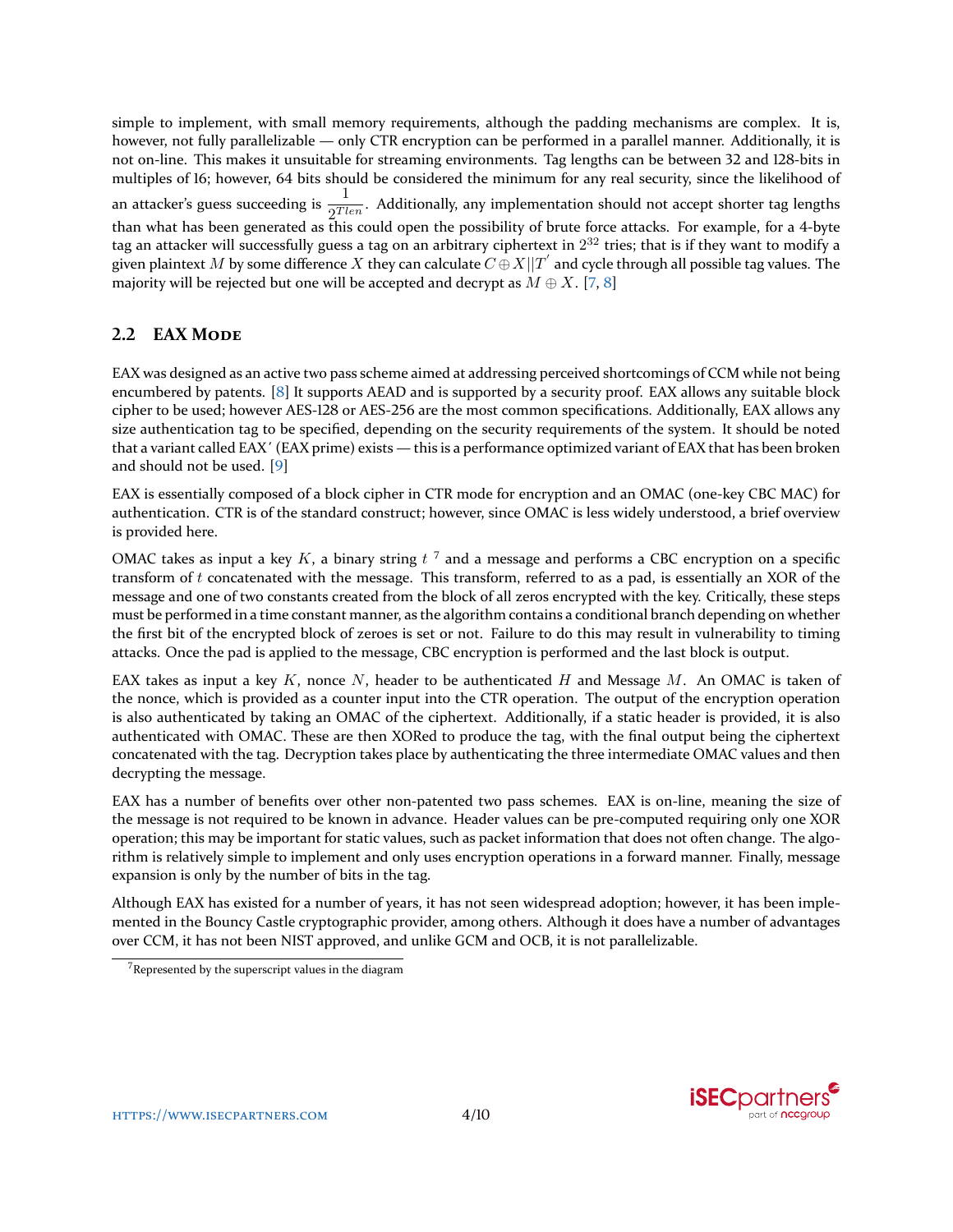

Figure 2: EAX Mode

#### **2.3 GCM — GALOIS COUNTER MODE**

Galois Counter Mode (GCM) is a NIST approved mode of operation that combines a 128-bit block cipher in counter mode for encryption with a special MAC for integrity.[\[10,](#page-9-10) [11\]](#page-9-11) This MAC, referred to as a GHASH (or  $\bullet$ H in the specification), is a Wegman-Carter MAC that is built from multiplication over the finite field<sup>[8](#page-4-0)</sup>  $GF(2^{128})$ . As with many other AE modes, it supports AEAD and is supported by a security proof. Additionally, it can also be used as a MAC only. It also has no patents associated with it. It is arguably the most complex of the modes presented in this paper, and consequently an abstract of its design is discussed in the following section.

The GHASH function computes an authentication tag using multiplication in  $GF(2^{128})$ . It should be noted that this function as described in the specification should not be used on its own as a MAC. The message is broken into a bit string  $M = M_1||M_2|| \dots ||M_n$  (i.e., into 128-bit blocks). The hash subkey is calculated by encrypting a 128-bit block of zeros with the key. Each 128-bit block of the bit string is then multiplied by the subkey, where multiplication is defined over  $GF(2^{128}).$   $^9$  $^9$  The last block  $Y_n$  is then the output of the GHASH function.

The GCTR takes the initial block counter and increments it up to the number of blocks in the message. These values

<span id="page-4-1"></span> $9$ That is, multiplication is not defined in the traditional sense but as an operation that satisfies specific properties in a field.



<span id="page-4-0"></span><sup>&</sup>lt;sup>8</sup>Throughout this paper we use the term finite field and Galois field (GF) synonymously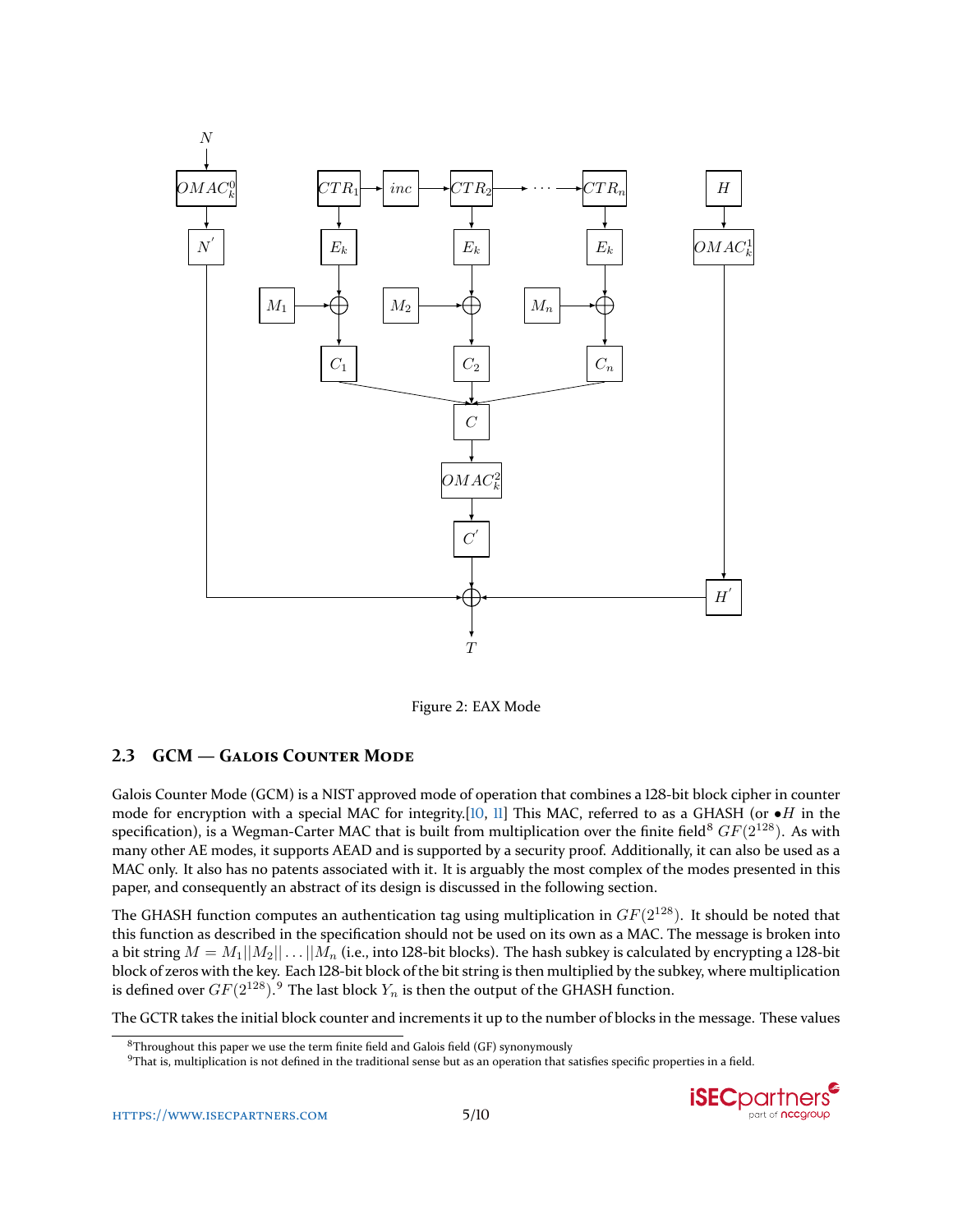

Figure 3: GHASH Function

are then encrypted and XORed with each block of the message. The final result of these operations is returned as the encrypted string C.



Figure 4: GCTR Function

The full GCM operation can be viewed as the superimposing of GCTR and GHASH as described above. The inputs are the initialization vector IV, the key  $K$ , the message  $M$  (where the last block is represented by  $M_n^*$  which may not be a full block length) and any authentication data A. The subkey H is calculated and the initial counter block (ICB) is either the IV if the IV length is 96 bits, or the GHASH of the IV if the IV length is any value other than 96 bits. The counter is incremented and each plaintext block is encrypted with the counter value. Each ciphertext block is then multiplied by  $H$  and then XORed with the next block. The exception to this is that the encryption of the first counter which is XORed with the last GHASH operation to create the authentication tag. The authentication only data  $A$  is mixed in a similar manner. Decryption follows in the usual manner, where the encrypted counter values are created and XORed with the ciphertext to produce the original message and then the GHASH in created.

GCM has the same requirements for uniqueness of the IV (i.e., the counter value) as traditional stream ciphers and counter modes. Depending on the length of the IV either a counter or pseudo random number generator based construction can be used for generation, but must never repeat. As is the case with other counter modes, repeating the counter value for two messages breaks the confidentiality of those messages (i.e., an attacker can learn  $M1 \oplus M2$ ); however, Ferguson and Joux have shown GCM suffers a more critical break in that a repeated IV can lead to leakage of the authentication key.[\[12,](#page-9-12) [13\]](#page-9-13) In addition, the use of a short authentication tag can increase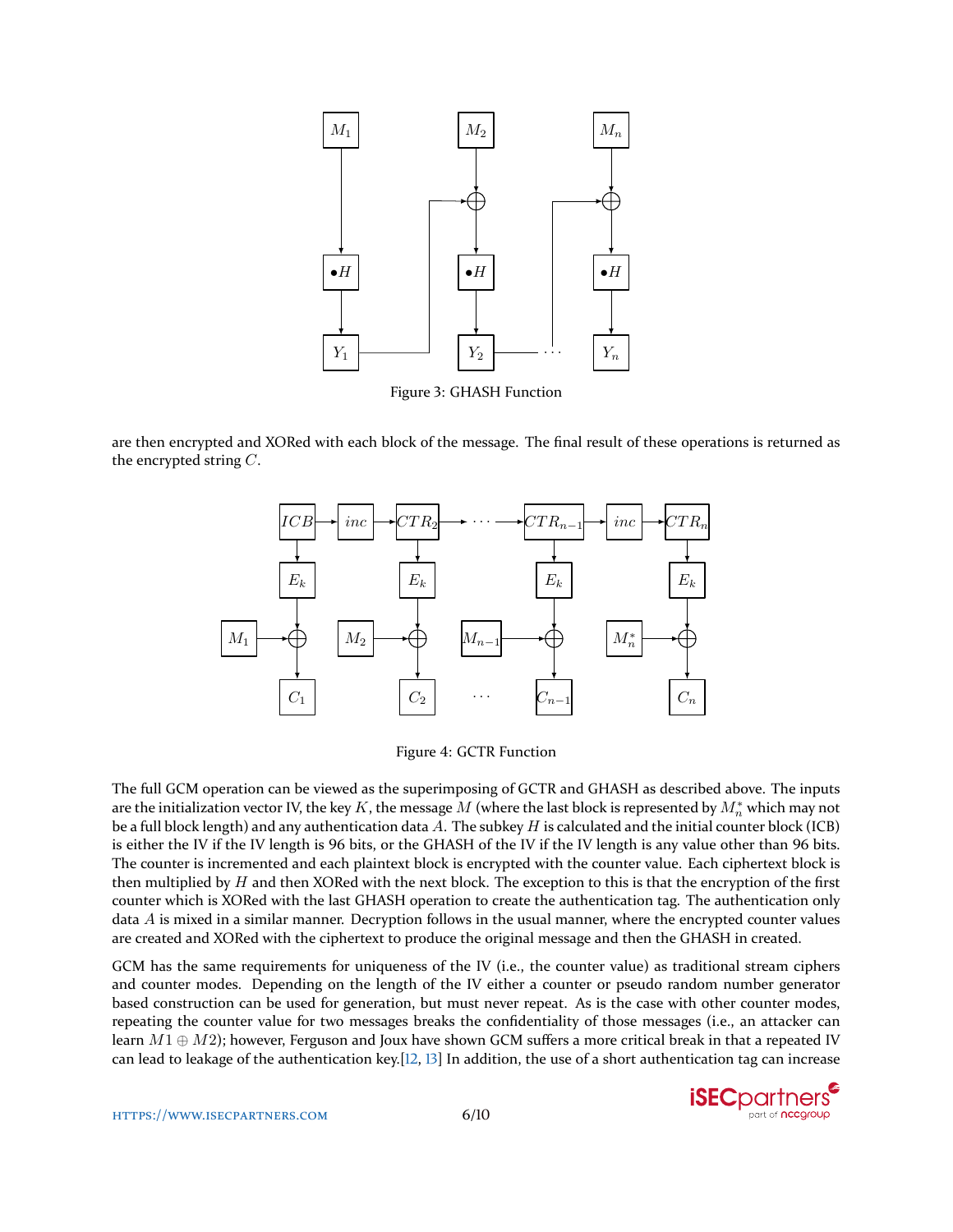

Figure 5: GCM Mode

the chance of collisions, which can allow for a total break of the authentication scheme. Thus it is critical that IVs never repeat and that any potential attacker is not able to coerce repetition of IVs. Even though SP 800-38D allows the usage of shorter tags, a safe recommendation is to always use 128-bit tags.

Although GCM is a two pass mode, it relies on an extremely fast Wegman-Carter MAC. Furthermore, Intel has added the PCLMULQDQ instruction allowing fast multiplication in  $GF(2^n)$ , and recent patches to OpenSSL and NSS also helped further optimize GCM.

## **2.4 OCB — OFFSET CODE BOOK MODE**

OCB is a patented mode of operation that allows for various block ciphers and key lengths.<sup>[10](#page-6-0)</sup> Like all other AE modes discussed here, it is based on counter mode along with an underlying function for integrity.[\[14,](#page-9-14) [15\]](#page-9-15) Although the first version of OCB does not support associated data (i.e., AEAD), both later versions do. It is also supported by a security proof and tag lengths are variable up to 128-bits. The previous versions of OCB are not recommended unless stated explicitly, OCB refers to OCB3.

As with any CTR-based scheme, counter values must be calculated in order to perform encryption. Here they are established in the following manner: The first 90 bits of the 96 bit nonce are padded and encrypted with the key K. This value is referred to as *Ktop*. *Ktop* is then XORed with itself left bit shifted 8 and the result is appended to *Ktop*. The result of this value is then left bit shifted by the last 6 bits of our original nonce.

<span id="page-6-0"></span> $10$ See <http://www.cs.ucdavis.edu/~rogaway/ocb/> for the most up to date information including reference implementations.

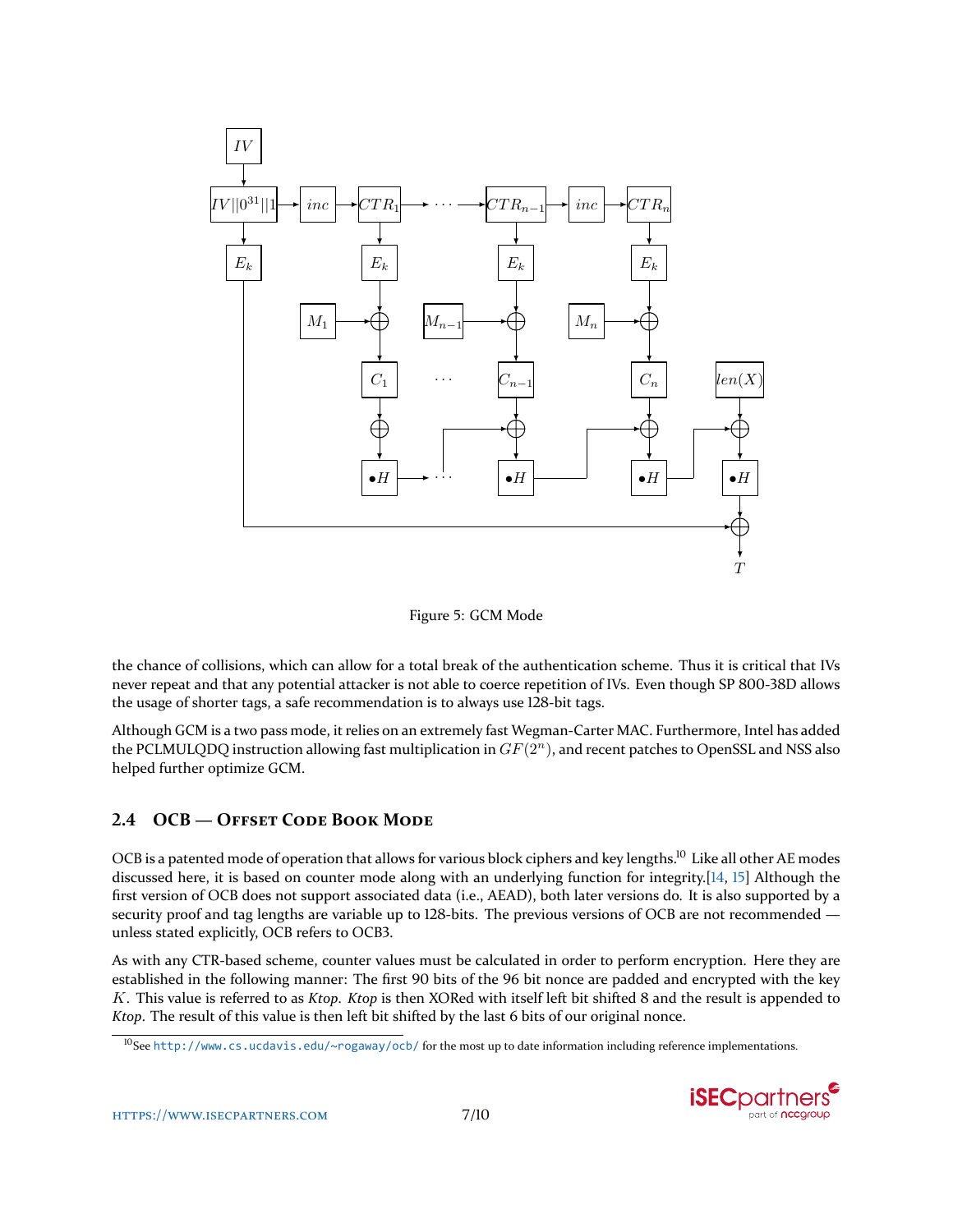

Figure 6: OCB Mode

The output of this function becomes  $Init(N)$ , and is the initial counter value. The incrementing function encrypts a block of zeros with K and, for each block to be encrypted, left bit shifts this value by one and XORs it with  $Init(N)$ (although the first increment is saved for the checksum). It should be noted that these can be pre-computed for a given key. For each block to be encrypted, the message is XORed with the counter, encrypted, and then XORed with the counter again to produce the ciphertext. A checksum is also created by breaking the message  $M$  into  $n$  blocks and then XORing each of these blocks together. The result is then XORed with the counter value, and the result is encrypted with key  $K$ . The result of this operation is then output as the tag.

Mainly due to the fact that OCB is a one-pass scheme, it is on the order of two times faster than the fastest two-pass scheme GCM. In addition to this, it is on-line and parallelizable. It has, however, not generally been adopted by standards bodies and is not included in any of the popular cryptographic libraries (although optimized reference code does exist). The primary reason for this has been OCB is patented. As of January 2013, the patent restrictions have been loosened to allow inclusion in open source software and non-military usage.<sup>[11](#page-7-0)</sup>

# **3 COMPARISONS**

The following section compares properties that are relevant to developers and system architects when selecting a mode of operation. Some properties such as complexity and security are subjective, but are still very important to consider.

**Support for associated data:** All modes discussed here except for the first version of OCB are full AEAD schemes meaning that they support associated data.

**Support for on-line processing:** Only CCM is not on-line, all others are fully on-line modes.

**Parallelization:** GCM and OCB and fully parallelizable, where as CCM and EAX only allow parallelization in the encryption operation.



<span id="page-7-0"></span><sup>11</sup>See <http://www.cs.ucdavis.edu/~rogaway/ocb/license.htm> for more information.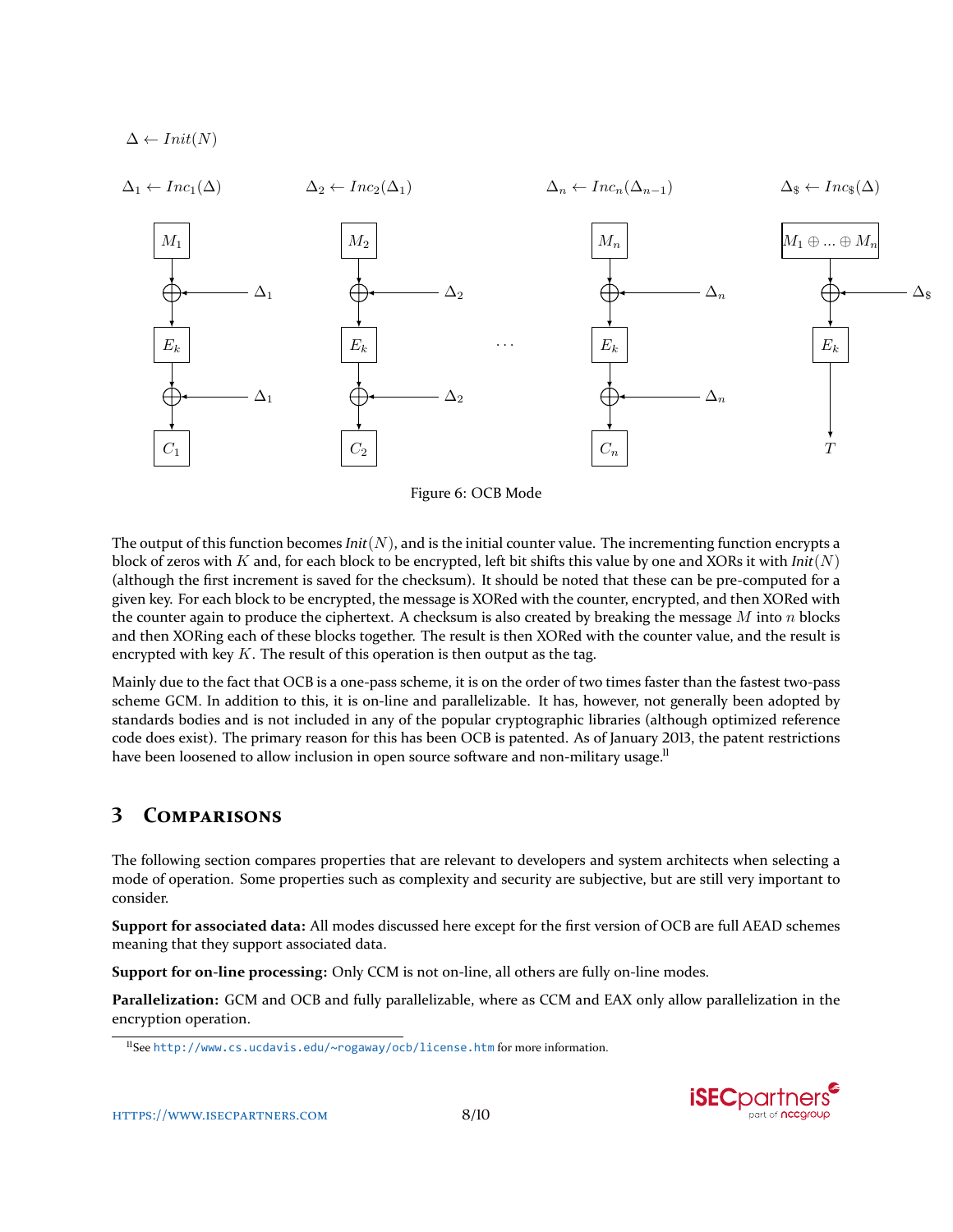**Complexity:** GCM and CCM are perhaps the most complex to implement, due to the extensive use of finite field arithmetic in the case of GCM, and complex padding scheme in the case of CCM. These issues can be somewhat mitigated by well-designed cryptographic libraries and mature reference implementations, but should be considered if there is a requirement to implement a mode from scratch.

**Speed:** A number of comparative studies have been performed on AE modes, including recent studies taking advantage of Intel's AES-NI / PCLMULQDQ accelerations for AES-GCM. Using an x86-64 AES-NI architecture and encrypting 4kb messages, OCB3 has the best performance numbers, at 1.48 CPU cycles per byte, followed by AES-128 GCM and CCM with 2.53 and 4.17 respectively. Performance on an x86-32 AES-NI architectures yield relatively similar results.

**Security:** Although all modes discussed in this paper have been published with an accompanying proof of security, there are other potential issues that are not covered by these proofs. In all modes, care must be taken to ensure the nonce value or counter values are not repeated with the same key. This could have the affect of leaking message contents, or in the case of GCM, leaking the hash key. Truncating tags can lead to a higher probability of collations and extreme care should be taken when using shorter tag lengths. All modes have the potential for timing vulnerabilities and care must be taken to ensure critical operations are implemented in a time constant manner. Even a cursory examination of AE implementations<sup>[12](#page-8-0)</sup> has revealed potential timing vulnerabilities, including a cryptographic API that failed to perform an operation in a constant time manner, despite the specification mandating it.

**Intellectual property restrictions:** OCB is the only mode discussed here that is covered by patents. This is probably the main reason that it is not widely used, despite its apparent advantages.

**Cryptographic library support:** GCM is the most widely supported, and is implemented in OpenSSL, Bouncy Castle and NSS. CCM has been implemented in OpenSSL and Bouncy Castle, and EAX has been implemented in Bouncy Castle. OCB does not appear to be implemented in any major cryptographic library, but optimized reference implementations exist.

# **4 CONCLUSION**

While the current authenticated encryption modes have a number of similarities, there are key differences that emerge which make them more suitable for a generic recommendation — however, any of these modes are preferable to constructions based on MtE, E&M or any custom construction. If patent restrictions are not a concern, and performance is paramount, OCB is the most attractive mode. It is the fastest, especially in environments without Intel's optimizations. The potential downside is that existing cryptographic libraries do not support it.

Among the non-patented modes, GCM is the most attractive — it is the fastest of the two pass schemes, and much work has been performed on optimizations. The majority of cryptographic libraries also support it. It does, however, have a number of potential security issues, and care must be taken to ensure that all critical operations are implemented in a time constant manner and that nonce values are never re-used. As a final note, unless the environment absolutely requires it, it is recommended to use implementations from well-known and well-vetted cryptographic libraries. If custom implementations must be used, a qualified cryptographic expert should review them.



<span id="page-8-0"></span><sup>12</sup>See for example <http://www.imperialviolet.org/2013/01/13/rwc03.html>